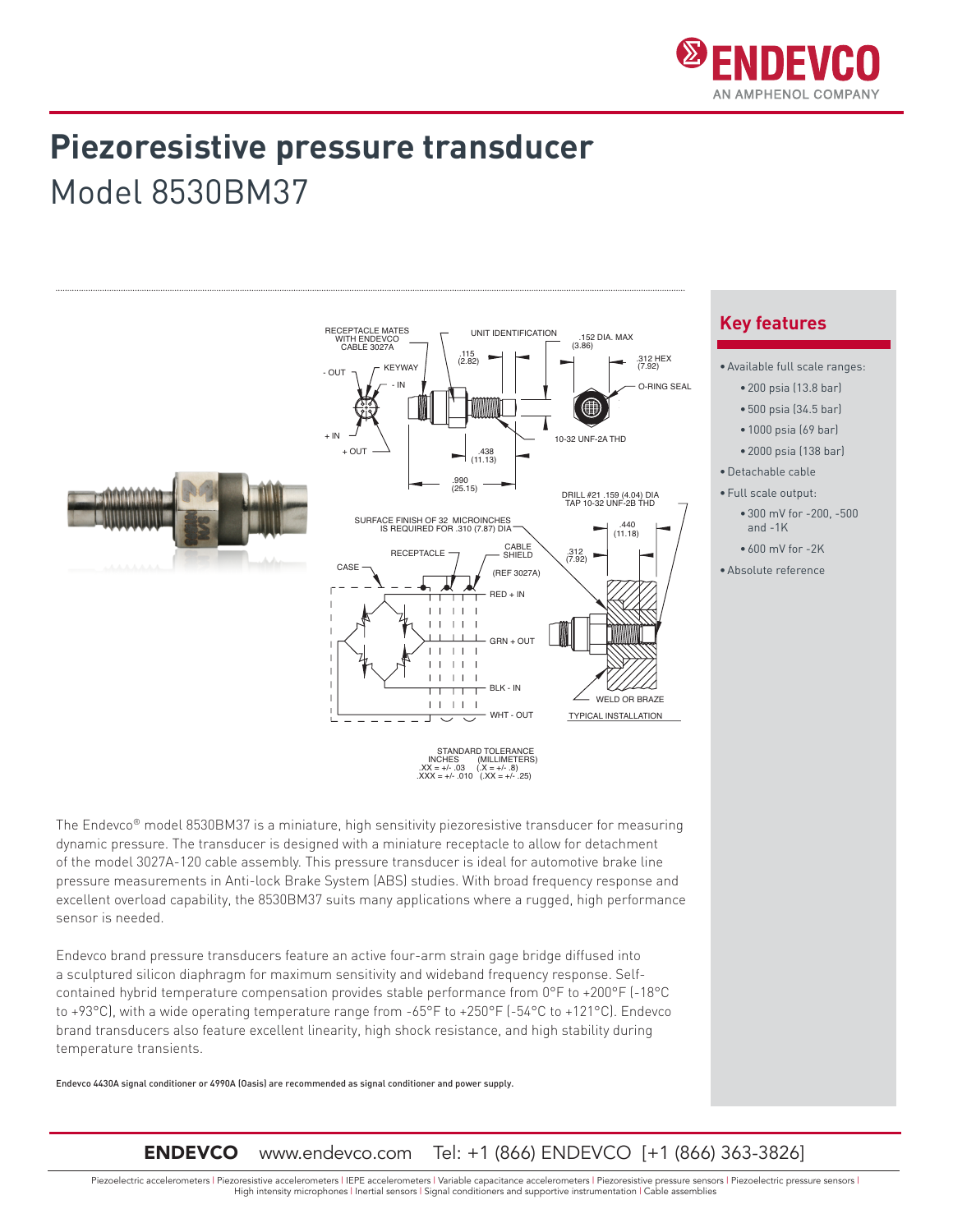

# **Piezoresistive pressure transducer** Model 8530BM37

## Specifications

|                                            | <b>Units</b>                                                                                                  | $-200$        | $-500$        | $-1K$         | $-2K$         |  |
|--------------------------------------------|---------------------------------------------------------------------------------------------------------------|---------------|---------------|---------------|---------------|--|
| Range                                      | psia                                                                                                          | $0 - 200$     | $0 - 500$     | $0 - 1000$    | $0 - 2000$    |  |
| Sensitivity [1]                            | mV/psi                                                                                                        | $1.5 \pm 0.5$ | $0.6 \pm 0.2$ | $0.3 \pm 0.1$ | $0.3 \pm 0.1$ |  |
| Combined: non-linearity,                   |                                                                                                               |               |               |               |               |  |
| non repeatability, pressure hysteresis [2] | % FSO RSS max                                                                                                 | 0.50          | 0.50          | 1.0           | 1.0           |  |
| Non-linearity, independent                 | % FSO typ                                                                                                     | 0.2           | 0.2           | 0.2           | 0.2           |  |
| Non-repeatability                          | % FSO typ                                                                                                     | 0.1           | 0.1           | 0.1           | 0.1           |  |
| Pressure hysteresis                        | % FSO typ                                                                                                     | 0.1           | 0.1           | 0.1           | 0.1           |  |
| Zero measurand output [3]                  | mV max                                                                                                        | ±10           | ±10           | ±10           | ±10           |  |
| Thermal zero shift                         |                                                                                                               |               |               |               |               |  |
| From 0 to 200°F (-18°C to +93°C)           | $±%$ FSO max                                                                                                  | 3             | 3             | 3             | 3             |  |
| Thermal sensitivity shift                  |                                                                                                               |               |               |               |               |  |
| From 0 to 200°F (-18°C to +93°C)           | $±\%$ max                                                                                                     | 4             | 4             | 4             | 4             |  |
| Resonance frequency                        | Hz                                                                                                            | 750 000       | 1 000 000     | > 1000000     | > 1000000     |  |
| Thermal transient response per             | psi/°F                                                                                                        | 0.02          | 0.02          | 0.04          | 0.04          |  |
| ISA-S37.10, PARA. 6.7, procedure I         | psi/°C                                                                                                        | 0.04          | 0.04          | 0.07          | 0.07          |  |
| Photoflash response [4]                    | equiv psi                                                                                                     | 5             | 10            | 20            | 20            |  |
| Warm-up time [5]                           | ms                                                                                                            | 1             | 1             | $\mathbf{1}$  | 1             |  |
| <b>Acceleration sensitivity</b>            | equiv. psi/q                                                                                                  | 0.0003        | 0.0002        | 0.0002        | 0.0002        |  |
| Burst pressure (diaphragm)                 | psia min                                                                                                      | 800           | 2000          | 4000          | 4000          |  |
| Case pressure                              | psia min                                                                                                      | 1000          | 5000          | 5000          | 5000          |  |
| <b>Electrical</b>                          |                                                                                                               |               |               |               |               |  |
| Full scale output                          | 300 ±100 mV (-100, -500 and -1K) or 600 ±200 mV (-2K) at 10.0 Vdc                                             |               |               |               |               |  |
| Supply voltage [6]                         | 10.0 Vdc recommended, 18 Vdc maximum                                                                          |               |               |               |               |  |
| <b>Electrical configuration</b>            | Active four-arm piezoresistive bridge                                                                         |               |               |               |               |  |
| Polarity                                   | Positive output for increasing pressure                                                                       |               |               |               |               |  |
| Resistance                                 |                                                                                                               |               |               |               |               |  |
| Input                                      | 2000 ±800 ohms                                                                                                |               |               |               |               |  |
| Output                                     | 1600 ±500 ohms                                                                                                |               |               |               |               |  |
| Isolation                                  | 100 megohms minimum at 50 Volts, leads to case                                                                |               |               |               |               |  |
| Noise                                      | 5 microvolts rms typical, DC to 50 000 Hz; 50 microvolts rms maximum, DC to 50 000 Hz                         |               |               |               |               |  |
|                                            |                                                                                                               |               |               |               |               |  |
| <b>Mechanical</b>                          |                                                                                                               |               |               |               |               |  |
| Case, material                             | Stainless steel (17-4 PH CRES)                                                                                |               |               |               |               |  |
| <b>Electrical connections</b>              | Endevco model 3027A-120 (supplied)                                                                            |               |               |               |               |  |
| Dead volume (+) port                       | 0.0003 cubic inches (0.005 cc)                                                                                |               |               |               |               |  |
| Mounting/torque                            | 10-32 UNF-2A threaded case 0.438 inch (11.12 mm) long / 15 ±5 lbf-in (1.7 ±0.6 Nm)                            |               |               |               |               |  |
| Weight                                     | 2.3 grams (without cable assembly)                                                                            |               |               |               |               |  |
| Environmental                              |                                                                                                               |               |               |               |               |  |
| <b>Media</b> [7] [8]                       | Clean dry gas and brake line fluids                                                                           |               |               |               |               |  |
| Temperature                                | $-65^{\circ}$ F to $+250^{\circ}$ F ( $-54^{\circ}$ C to $+121^{\circ}$ C)                                    |               |               |               |               |  |
| Vibration                                  | $1000$ g pk                                                                                                   |               |               |               |               |  |
| Acceleration                               | 1000q                                                                                                         |               |               |               |               |  |
| Shock                                      | 20 000 g, 100 microsecond haversine pulse                                                                     |               |               |               |               |  |
| Humidity                                   | Isolation resistance greater than 100 megohms at 50 V when tested per MIL-STD-202E, method 103B, test conditi |               |               |               |               |  |

### Calibration data

Data supplied for all parameters in Certified Performance section. Optional calibrations available for all parameters in Typical Performance section [11]

Isolation resistance greater than 100 megohms at 50 V when tested per MIL-STD-202E, method 103B, test condition B